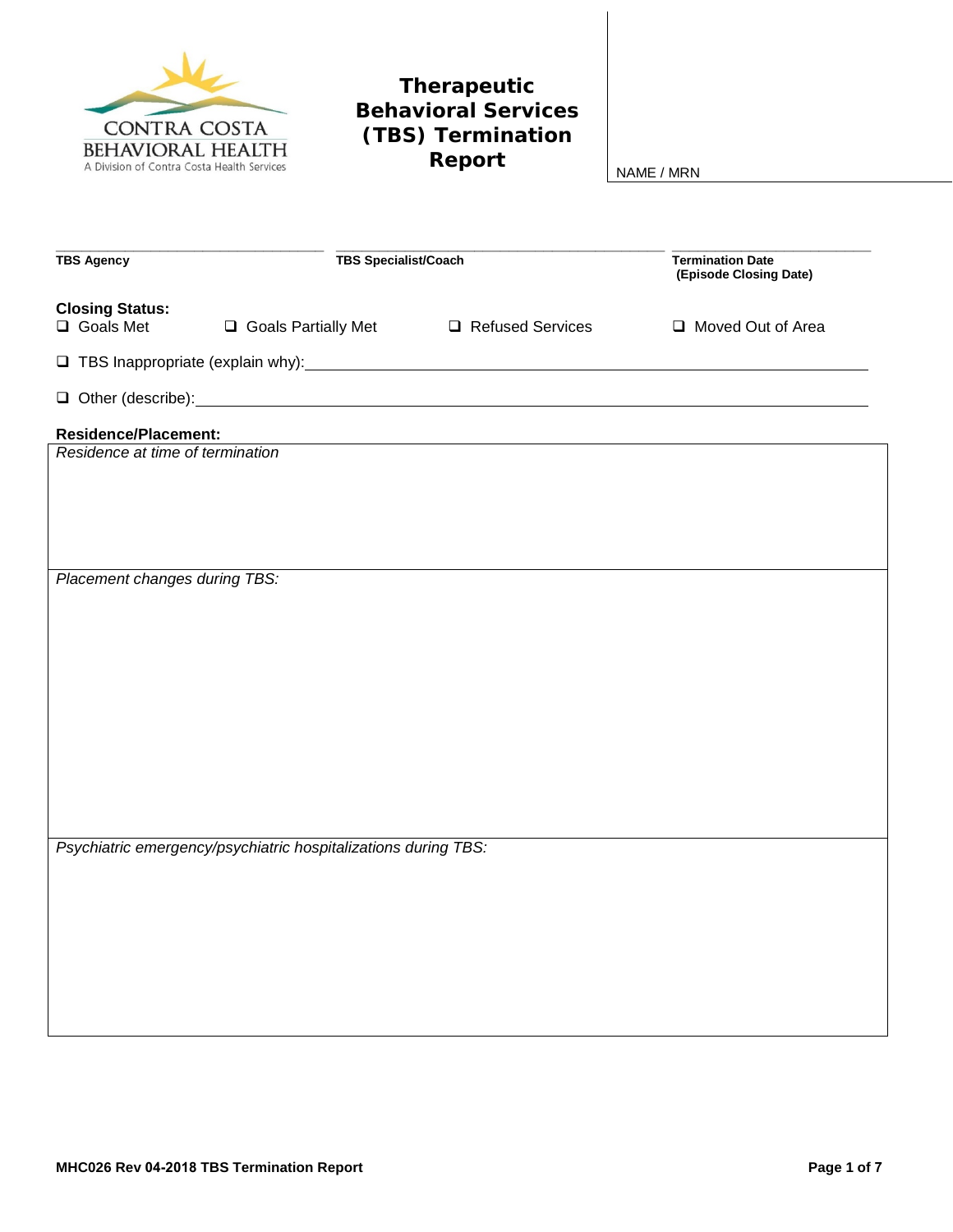**Goal** *(Exactly as it appears in the treatment plan):*

## **Summary of Services**

**Result** *(Describe progress in terms of data on frequency, duration, and severity of target behavior(s). Add information about the use of adaptive skills in a narrative format.):*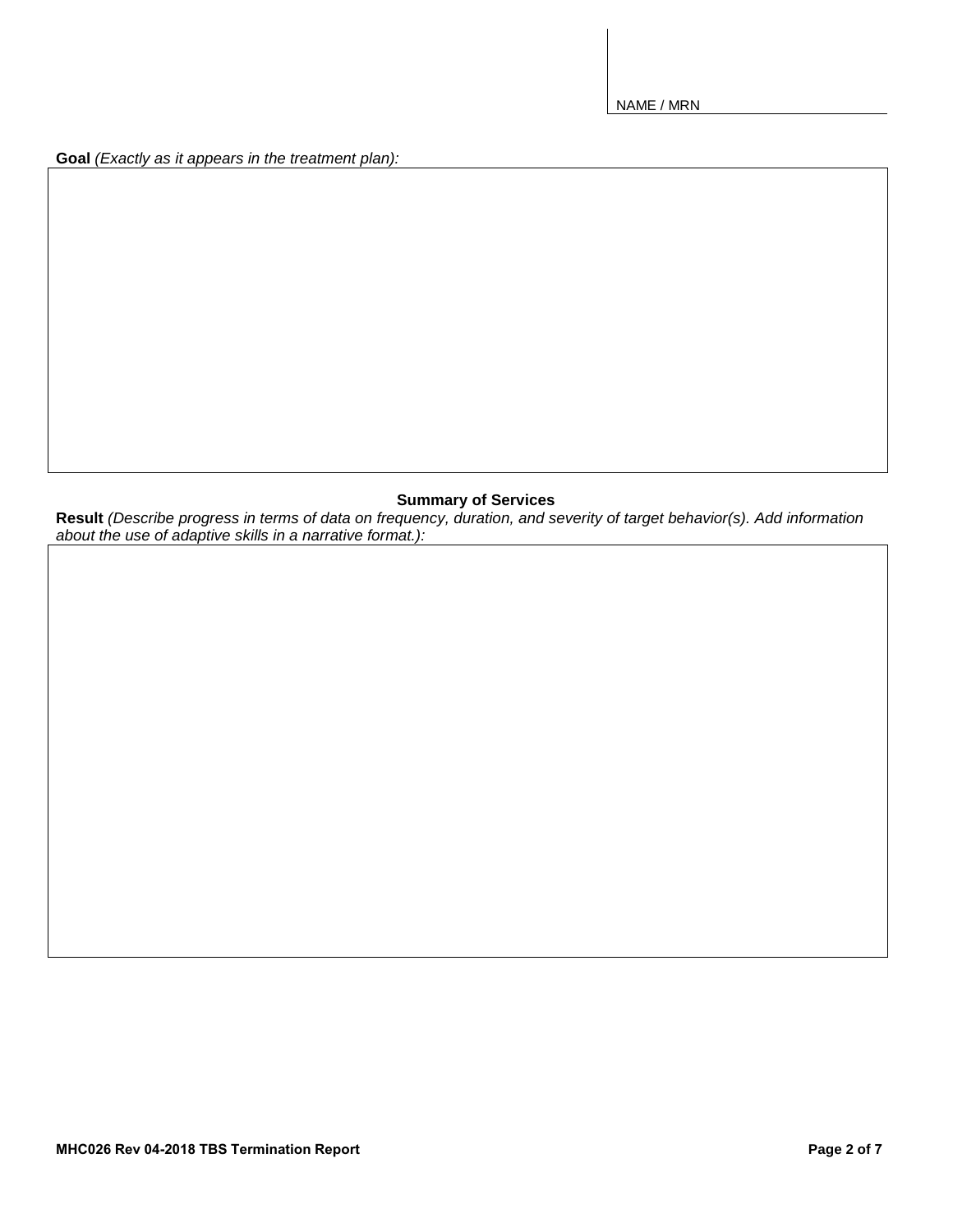**Adaptive Behaviors and Interventions** *(Discuss what adaptive/replacement behaviors/skills were used and how they were taught. Briefly describe successful interventions and how these supported client in meeting the goal. Discuss caregiver and involvement. It must match the treatment plan.):*

**Barriers to Success** *(List any barriers to success that were evident during services. Discuss how these barriers were addressed.):*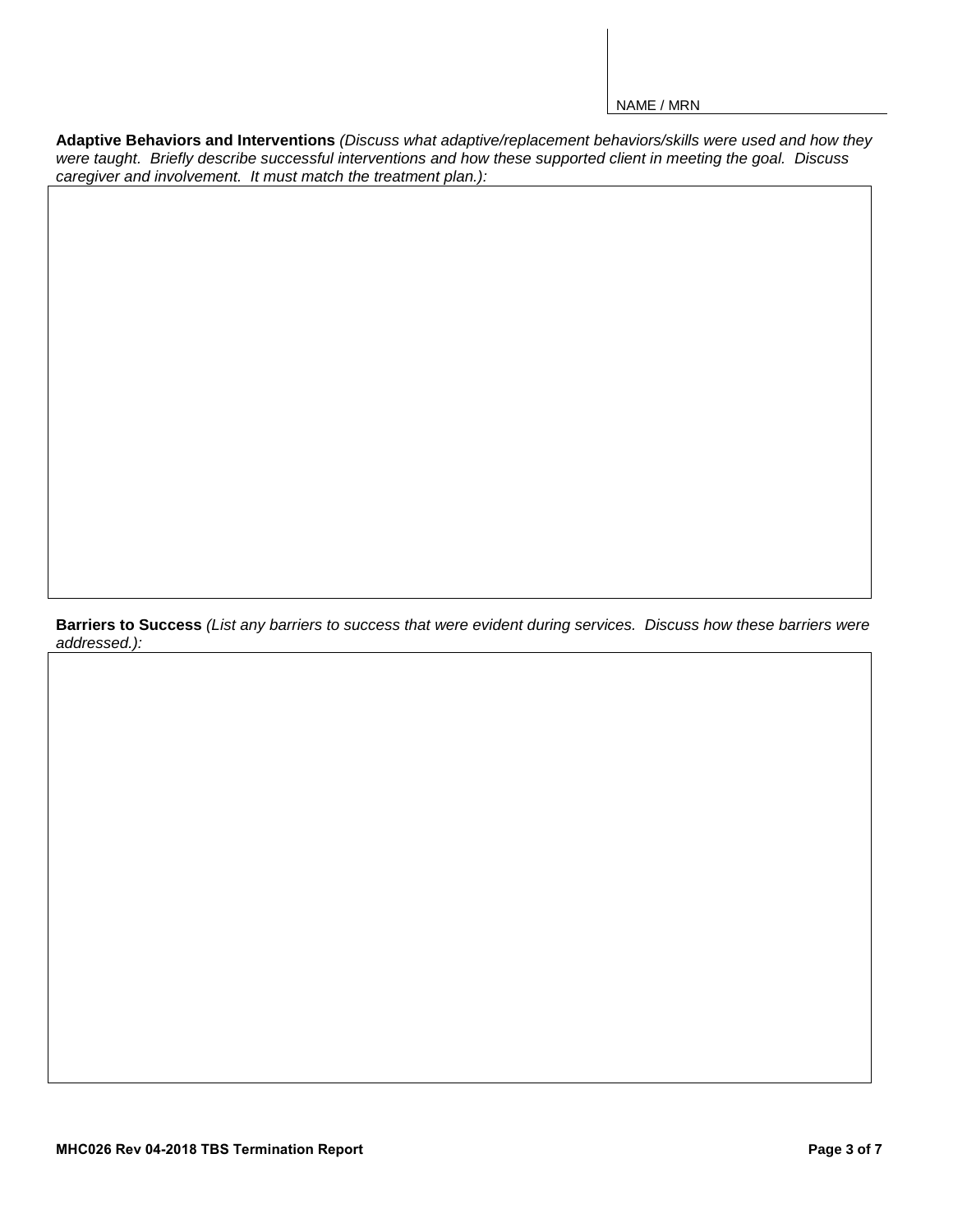Process of Termination & Transition (Discuss treatment changes during fade-out, including systematic reduction in *service hours, changes in interventions and rewards systems to promote independence, etc. Describe participation of the child and caretakers.):*

**Teamwork During TBS** *(Document contacts with caregivers, point person, therapists, school personnel, etc):*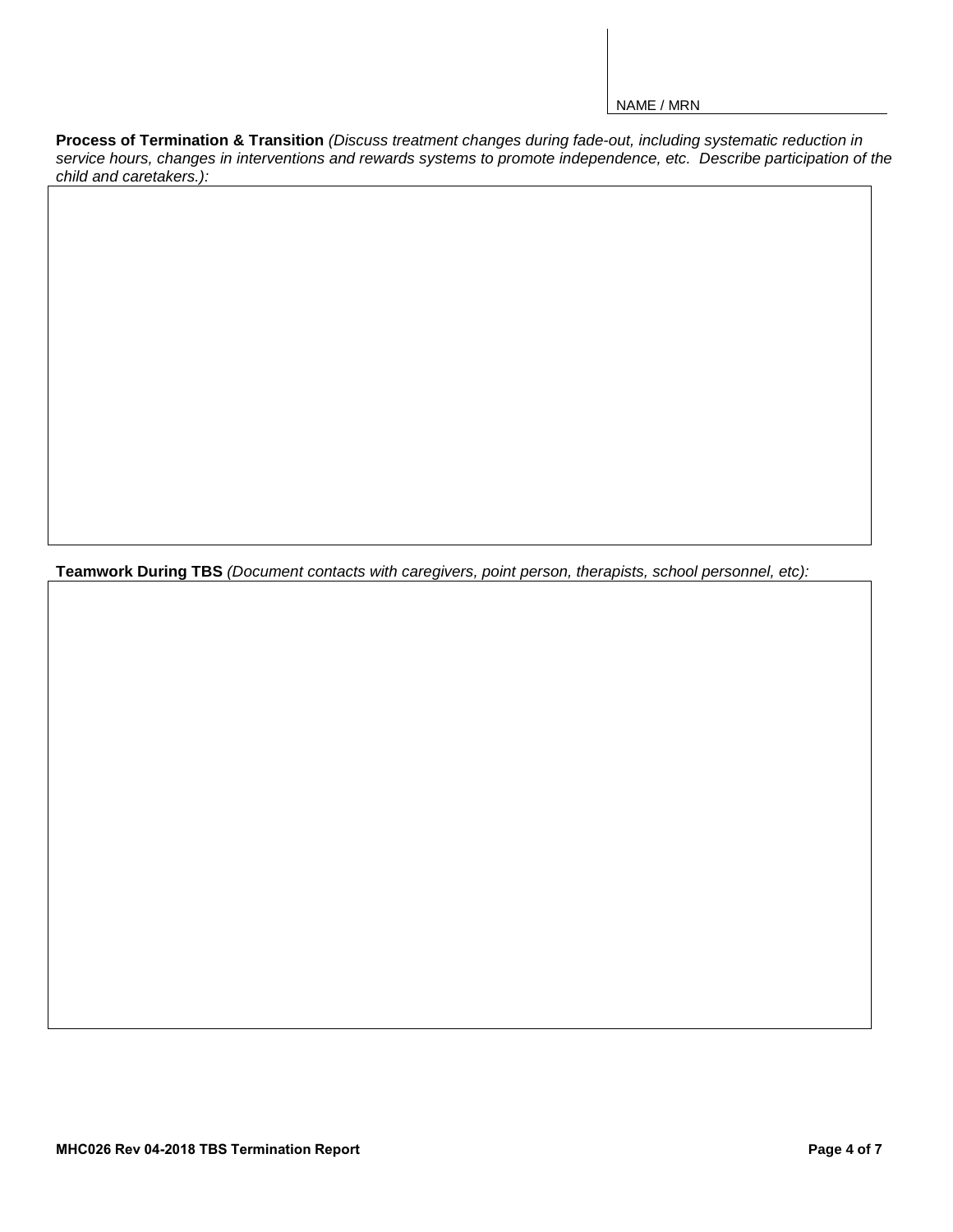**Future Recommendations** *(Examples of services include therapeutic services wraparound, medication evaluation, parenting classes, mentoring, respite for caregivers, academic support, life skills training, etc. If you have recommended something before, comment on progress here.):*

**Initial Authorization/Assigned Date: \_\_\_\_\_\_\_\_\_\_\_\_\_\_** 

**Total Number of Hours of TBS: \_\_\_\_\_\_\_\_\_\_\_\_\_\_** 

**Total Number of Weeks of TBS: \_\_\_\_\_\_\_\_\_\_\_\_\_\_**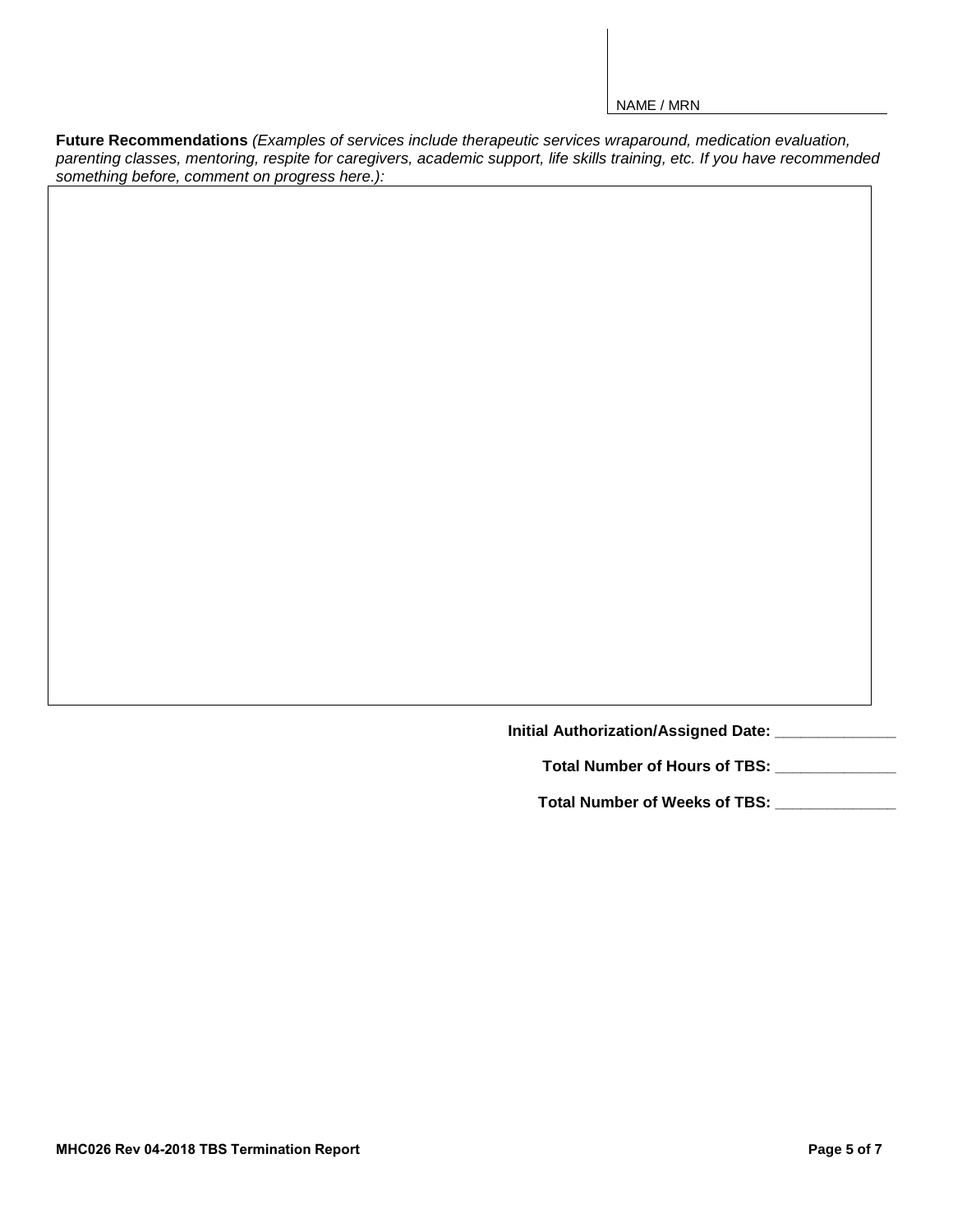**Information Continued from Previous Pages**